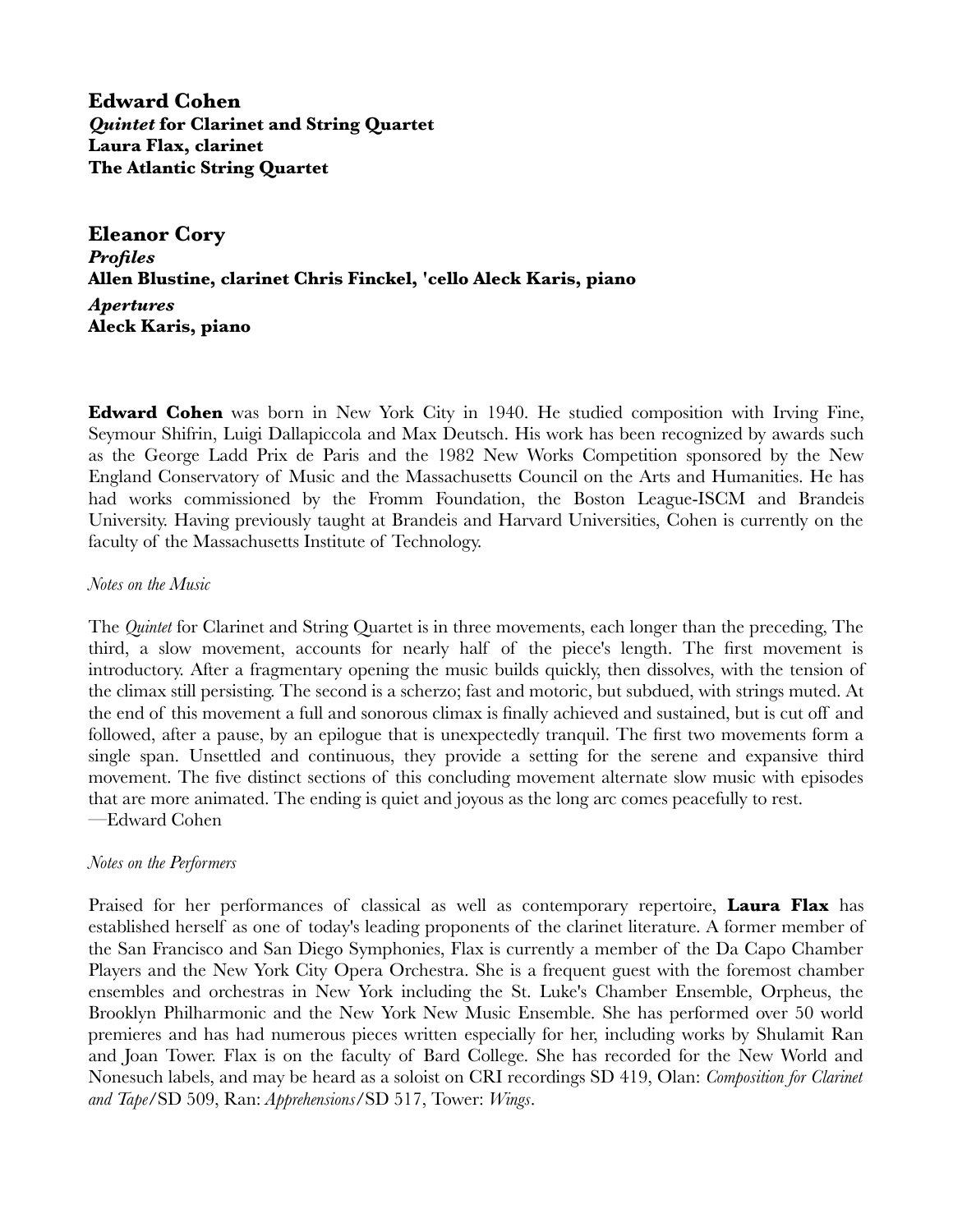Formed in 1975, the **Atlantic Quartet** has distinguished itself both for its virtuoso performances and its impressive repertoire of 20th century string quartets. "The performance was remarkable . . . there is a natural, human, breathing and altogether winning character in their playing." (Boston Globe). Currently, the Quartet enjoys the sponsorship of some of the most important organizations in contemporary music including the League of Composers-ISCM and the Composers Guilds of New York and New Jersey. The Atlantic Quartet may be heard on CRI SD 520, performing Sheila Silver's *String Quartet*.

On this recording, the Atlantic Quartet is: Linda Quan, violin Evan Paris, violin Lois Martin, viola Chris Finckel, cello

**Eleanor Cory** studied composition with Charles Wuorinen, Chou Wen-chung, Bulent Arel and Meyer Kupferman, receiving her doctorate from Columbia University. Her work has been recognized by awards and prizes including the Holly Bush Festival Commerce Bank International Composition Award, the American Composers Alliance Recording Award, the National Endowment for the Arts, the New York State Council on the Arts (CAPS), Yale University, the MacDowell Colony and the Bennington Chamber Music Conference and Composers' Forum of the East (Composer-in-Residence). Cory has taught at Yale University, Baruch and Brooklyn Colleges, the Manhattan School of Music and the New School for Social Research. She is currently president of the American Composers Alliance. Her works have been recorded on the Opus One and Advance labels, and may be heard on CRI SD 459, Designs performed by the Arioso Trio.

## *Notes on the Music*

The music in *Profiles* moves in and out of focus: sometimes obscure and mysterious, sometimes clear and direct. The first two movements, played without interruption, each start with slow, ethereal, low-register material. The first gradually broadens as the three instruments blend into a single cascading gesture, while the second turns into a clarinet and piano duo where romantic lushness is spiced with jazz-like harmonies. The final movement begins abstractly and ends very concretely in a thumping ostinato.

*Apertures* (1984) originated with a surge of energy. In the early stages of composition the entire piece was intense, driving and constant in the rapid turnover of its textures. The title grew out of the discovery that the piece needed openings or breathing spaces to allow the high energy material to diffuse. Hence the "apertures," the quiet, contemplative sections of the piece, were born. They introduce the listener to the active music in slow motion. The challenge for composer and listener alike is to transform material from dissonant to consonant, vertical to horizontal, rhythmically complex to simple, widely spaced to close together, without losing sight of the common harmonic and melodic sources that link them. The piece is in three large sections with an "aperture" at the end of each.

—Eleanor Cory